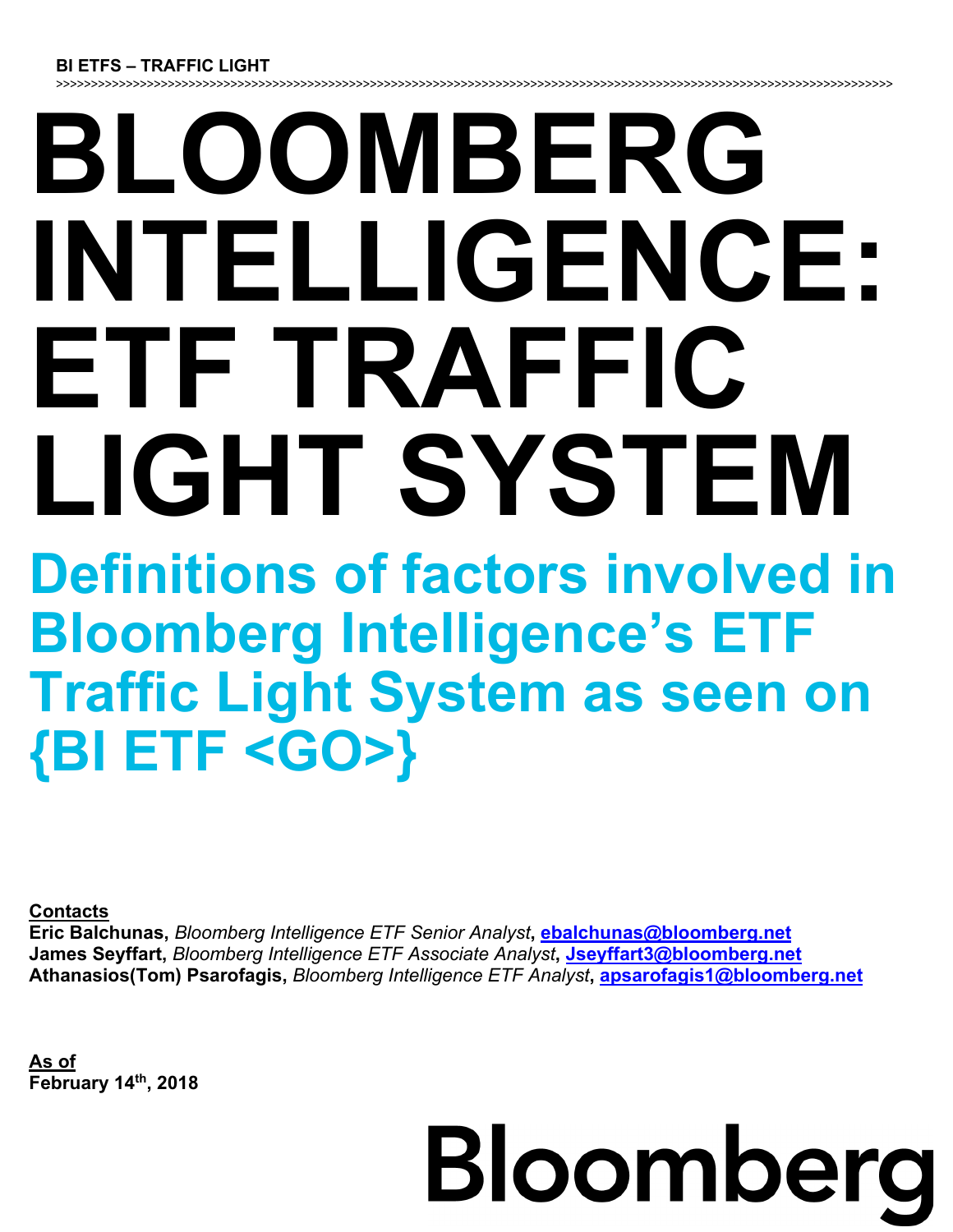## **System Summary**

The Bloomberg Intelligence ETF Traffic Light System is **not** a ratings system, **nor** a recommendation of products to purchase. The system has been created to complement the unique ways institutional and retail investors are using Exchange Traded Funds (ETFs) today. ETFs are not only being used in long-term allocation decisions, but for short-term tactical trading, hedging, cash equitization, or liquidity sleeves, to name a few examples. While an ETF may be a bad product for one particular use case, it may be the best product on the market for a separate use case. This makes it extremely difficult to assess and 'rate' an ETF with one broad brush because there may be 10 different use cases for each product. *This system avoids any attempt at giving such a rating*. The Bloomberg Intelligence Traffic Light System is simply meant to alert investors to the potential surprises from investing in an ETF based on its underlying structure, underlying holdings, and/or past pricing issues.

>>>>>>>>>>>>>>>>>>>>>>>>>>>>>>>>>>>>>>>>>>>>>>>>>>>>>>>>>>>>>>>>>>>>>>>>>>>>>>>>>>>>>>>>>>>>>>>>>>>>>>>>>>>>>>>>>>>>>>>>

A new ETF launches every day in the United States, on average. Globally, that number jumps to three. This is positive for investors as it increases their breadth of choices. This increase in investment options also creates a greater need for proper due diligence on product selection. It is very common for ETFs to look and sound very similar, but the correct selection of one product over the other (depending on intended use and investor circumstances) can create excess return, known as Product Selection Alpha. The basis of this system is to empower investors to make educated decisions that best suit their investment needs.

#### *"The existence of children does not mean that people shouldn't be able to watch R-rated movies."*

A simple real world example of this is found in long volatility/VIX products, some of which have lost 99% of their value since inception. On the other hand, these same ETFs may be used by sophisticated investors to hedge against a spike in volatility. Generally speaking, these products are not meant for long term investment, but they may be an ideal solution for hedging volatility.

#### The System is not meant to be used as the sole input for an investment decision. It is simply meant to provide an initial level of due diligence to help warn investors of potential pitfalls down the road.

Use case example: if an investor were looking to invest in Master Limited Partnerships (MLPs) through an ETF. There are essentially two product types to choose from if they solely desire MLP exposure: are either via an Exchange traded note (ETN), which has credit risk, or an ETF with the underlying structure of a C-corporation, which has complicated tax situation causing a pseudo hidden fee. Neither is wrong, but an investor should be aware of the nuances/risks of each.

#### *Every ETF that has been assessed is given a score and a list of the relevant factors included in that score.*

*The Traffic Light score is almost completely automated based on underlying Bloomberg data. Therefore, changes to an ETP's data points within the Bloomberg database may affect that ETP's score.*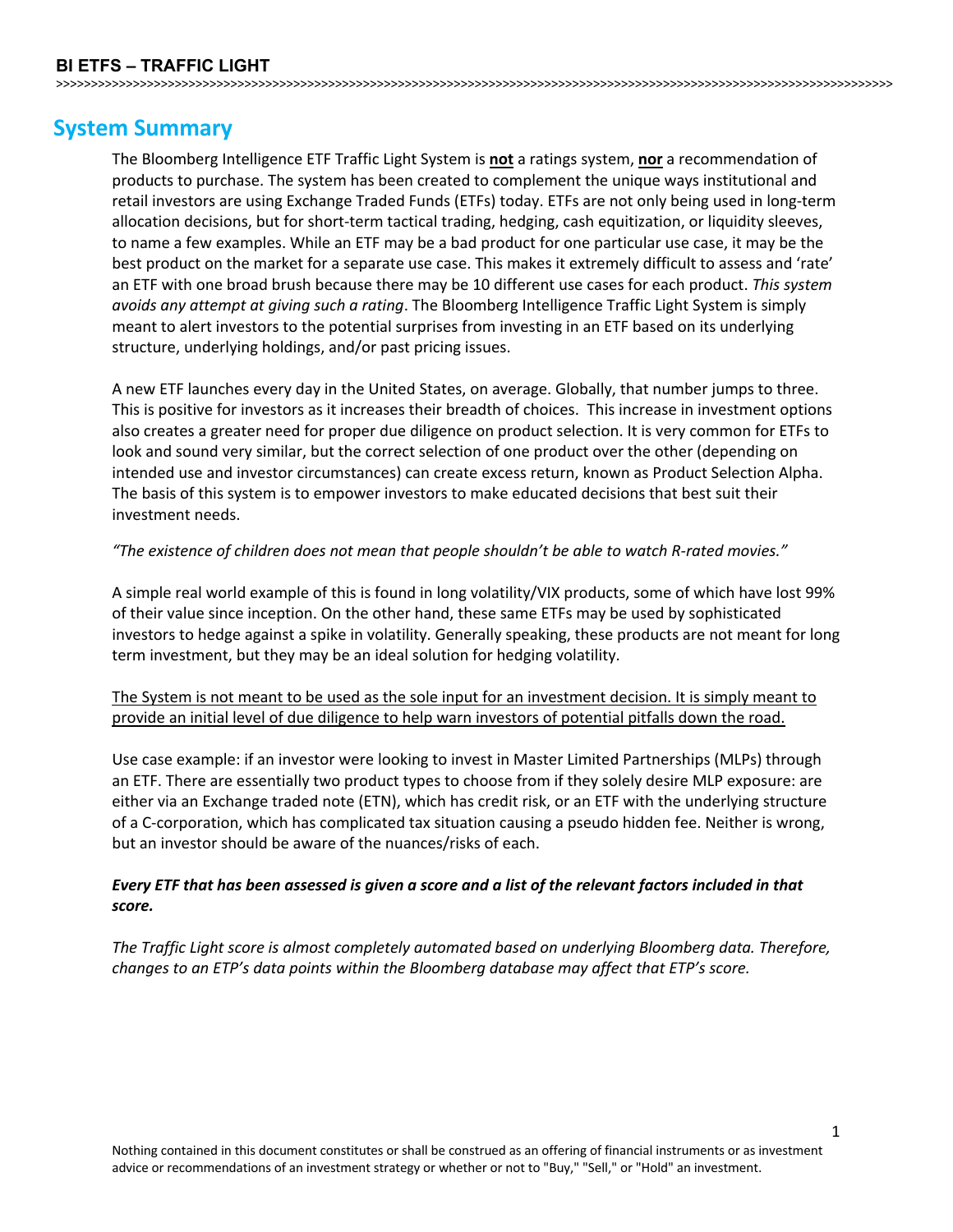#### **BI ETFS – TRAFFIC LIGHT**

>>>>>>>>>>>>>>>>>>>>>>>>>>>>>>>>>>>>>>>>>>>>>>>>>>>>>>>>>>>>>>>>>>>>>>>>>>>>>>>>>>>>>>>>>>>>>>>>>>>>>>>>>>>>>>>>>>>>>>>> **Factors Summary**

| <b>Flag/Factor</b>                   | <b>Short description</b>                                                                                                                                                  | <b>Points</b>                                                                                                 |
|--------------------------------------|---------------------------------------------------------------------------------------------------------------------------------------------------------------------------|---------------------------------------------------------------------------------------------------------------|
| <b>Alternative Tax Treatment</b>     | Structure and underlying investments can cause<br>unforeseen paperwork and/or additional costs that differ<br>from traditional equity investments                         | 1 Point                                                                                                       |
| <b>Alternative Weighting</b>         | Non-market capitalization weighted passive products<br>may have differentiated returns from the underlying<br>market.                                                     | 1 Point                                                                                                       |
| <b>Fund Is Actively Managed</b>      | Actively managed ETFs are subject to the decisions of<br>the fund managers and returns may differ from the<br>underlying broad market.                                    | 1 Point                                                                                                       |
| <b>Hidden Fees</b>                   | Some ETFs have additional costs that are not<br>transparently stated. Examples of these fees are<br>acquired fund fees, deferred tax liabilities, shorting<br>costs, etc. | 1 Point                                                                                                       |
| <b>Credit Risk</b>                   | Investors should be aware that their investments are not<br>secured by actual holdings and are subject to the<br>solvency of the instrument's issuer/guarantor.           | 2 Points                                                                                                      |
| <b>Low Trading Volume</b>            | ETFs are trading vehicles and minimal trading may<br>cause adverse price movement when entering or exiting<br>a position. Risk of fund closure.                           | 1 Point                                                                                                       |
| <b>Less Liquid Holdings</b>          | These ETFs are most vulnerable to issues with liquidity<br>and pricing during a crisis or tail risk event.                                                                | 2 Points                                                                                                      |
| <b>Potential NAV Tracking Issues</b> | Passively managed ETFs are expected to track their<br>indices closely.                                                                                                    | 1 Point                                                                                                       |
| <b>Discount/Premium Issues</b>       | NAV is considered fair value, and if the price is not at<br>the fair value this can cause issues for the investor.                                                        | Large D/P Range = 1 Point<br>Large Avg $D/P = 1$ Point<br>$Max = 2$ Points                                    |
| Leverage                             | Creates path dependent returns and increased risk.                                                                                                                        | <b>Inverse/Minimal Leverage = 2 Point</b><br><b>Heavy Leverage/Daily Reset = 5 Points</b><br>$Max = 5$ Points |
| <b>Potential Futures Roll Costs</b>  | Additional costs can occur from the rolling of futures<br>contracts and can have a large impact on returns.                                                               | <b>4 Points</b>                                                                                               |

### **Points Summary**

- **1.** ETP's with *1* point or less are given a **green** light.
- **2.** ETP's with *2-4* points are given a **yellow** light.
- **3.** ETP's with *5* points or greater are given a **red** light.

## **Factor Descriptions, Explanations, and Examples**

Nothing contained in this document constitutes or shall be construed as an offering of financial instruments or as investment advice or recommendations of an investment strategy or whether or not to "Buy," "Sell," or "Hold" an investment.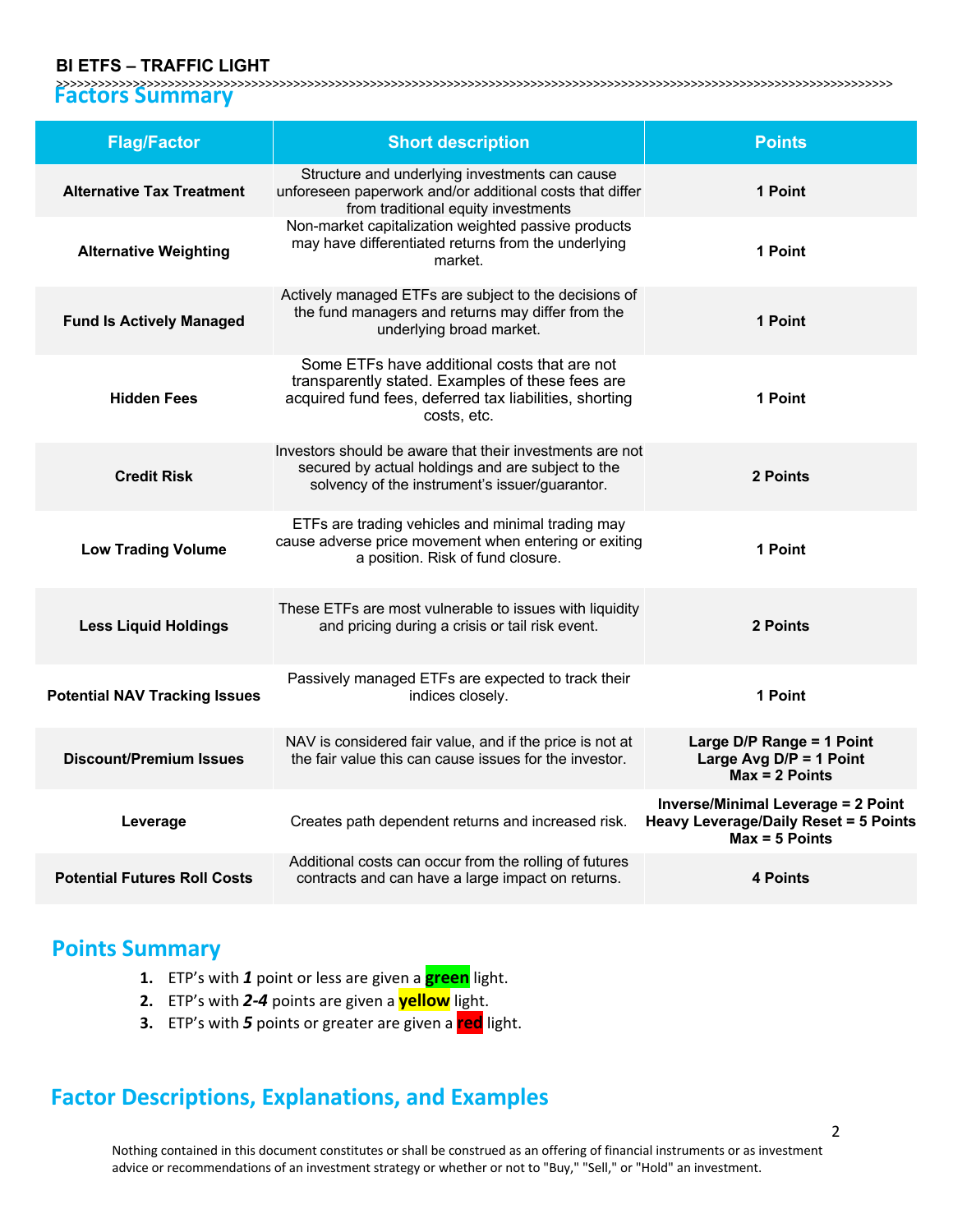#### **BI ETFS – TRAFFIC LIGHT**

>>>>>>>>>>>>>>>>>>>>>>>>>>>>>>>>>>>>>>>>>>>>>>>>>>>>>>>>>>>>>>>>>>>>>>>>>>>>>>>>>>>>>>>>>>>>>>>>>>>>>>>>>>>>>>>>>>>>>>>>

#### **1. Alternative Tax Treatment**

The tax treatment flag is reserved for funds that use a structure or have underlying investments that will cause investors to have a tax treatment different from normal equity investments.

#### **a. Examples**:

- **i.** Funds structured as a commodity pool (a form of a limited partnership) will require the completion of a K-1 form alongside or instead of the normal 1099 form.
- **ii.** Underlying investments in Gold and precious metals will be taxed where relevant at the Short Term Capital Gains rate. But, instead of moving down to the Long Term Capital Gains rate when the investment is held for a time greater than one year, these investments will be taxed at the collectibles tax rate. Currently, long term (greater than one year) investments in gold are taxed at a maximum of 31.8% rather than the typical long term capital gains rate (currently at a max of 20%).
- **iii.** Currency ETPs structured as grantor trusts are always taxed as ordinary income and are not subject to the lower Long Term Capital Gains tax rate.

#### **2. Alternative Weighting**

This flag denotes a passive product whose underlying holdings are weighted differently from a conventional Market Capitalization scheme. This is to allow investors to be aware that there is likely to be factor tilts and/or differentiation from the overall market that the fund is tracking.

#### **3. Fund is Actively Managed**

Used to denote a fund that is actively managed. This is to make sure investors are aware that there is a person actively making decisions that may cause their investment to diverge from the underlying market (Positively or negatively).

#### **4. Hidden Fees**

The hidden fees flag is used to denote funds with underlying costs inherent in their strategy or structure. These fees or costs will not be blatantly stated in documentation for the funds but should be something that an investor is aware of. Some negligible while others may be notable.

#### **a. Examples**:

- **i.** Funds that implement some sort of hedging/shorting in their underlying strategy. There are additional costs in shorting/borrowing against a security or market. Interest rate hedging and currency hedging are included here.
- **ii.** Funds structured as C-Corporations (C-corps), typically MLP Funds. Because these "funds" are structured as corporations, they do not have the pass through provisions provided in a typical Regulated Investment Company (RIC) under the Investment Company Act of 1940 ('40 Act) and are taxable entities. This forces the entity to incur Deferred Tax Assets (DTAs) or Deferred Tax Liabilities (DTLs) depending on the performance of the fund. Any DTL will cause a corresponding decrease in the fund's net asset value (NAV), and it will present as an additional cost to a fund.
	- **1.** Funds solely invested in MLPs (Master Limited Partnerships) are structured as C-corps to avoid a specific provision from The American Jobs Creation Act of 2004. The Jobs Creation Act clarified income rules allowing the inclusion of net income from qualified publicly traded partnerships to be considered as qualified income. But, the provision also restricted RICs under the '40 Act from having more than 25% of their assets in qualified publicly traded partnerships. C-corps are not considered RICs.
- **iii.** Fund of Funds. Fund of funds have their own management and structure expenses but their investments in underlying funds also have expenses. This shows up as an Acquired Funds Fee.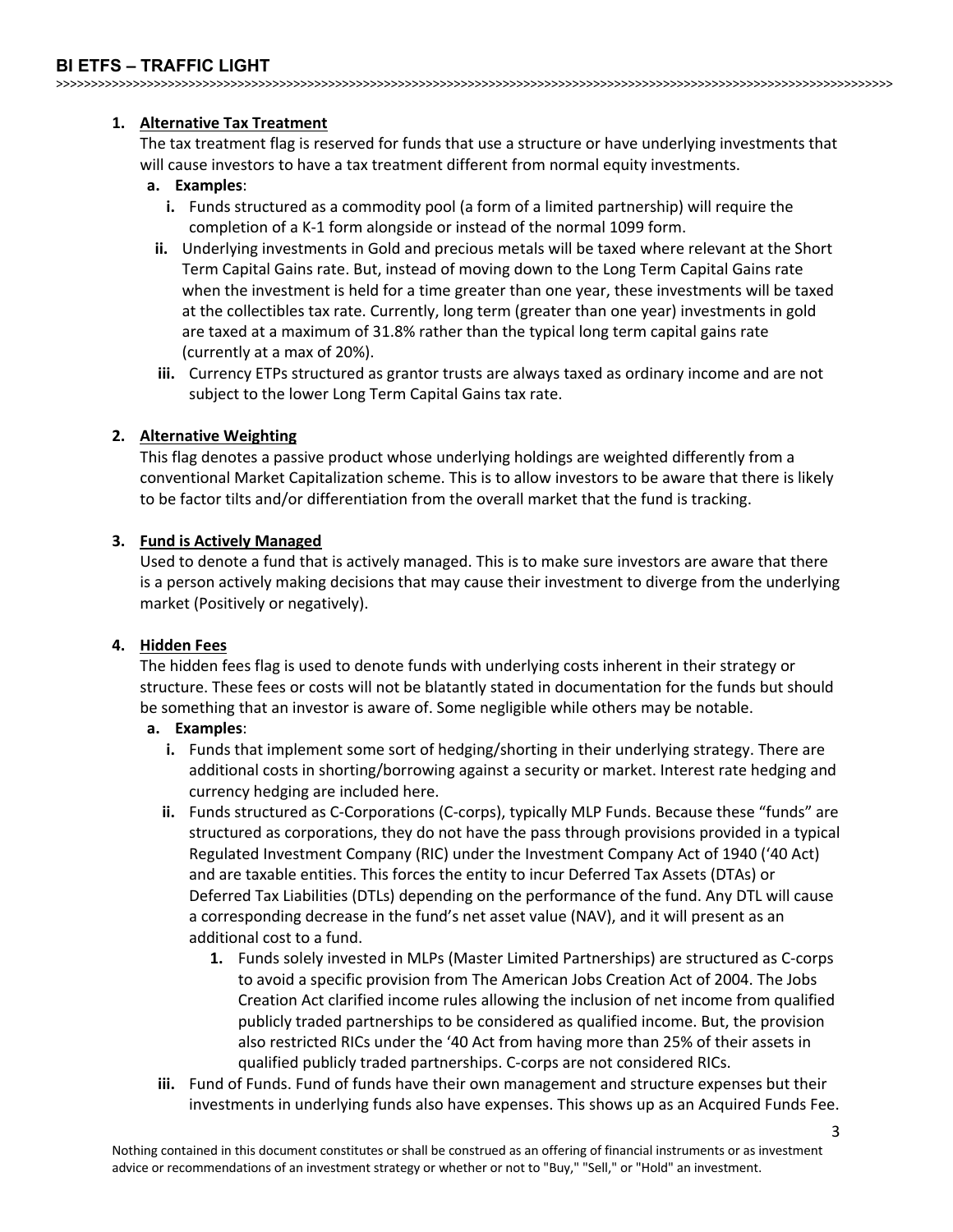#### **5. Credit Risk**

Used to denote the credit risks associated with debt instruments. Exchange Traded Notes (ETNs) are different from Exchange Traded Funds (ETFs) because they do not actually hold the underlying assets. The return of an ETN is guaranteed by the guarantor of the debt. This is typically a large bank. Thus, the returns and assets in an ETN are subject to the credit risk of the guarantor/issuer of the debt.

#### **6. Low Trading Volume**

ETFs have what is referred to as two levels of liquidity (Primary and Secondary). There is liquidity in the primary market based on the underlying holdings and the ability to use the Creation/Redemption process that is unique to ETFs. The second and more commonly known level of liquidity is "on-screen" trading volume. To analyze the secondary level of liquidity (volume) of an ETF, Average Daily Turnover (also known as 'Traded Value' or 'Dollar Volume') is used. Any ETF with an average daily turnover (past 1 year) lower than \$20,000 USD, is given a notice of "Low Trading Volume". This may present additional costs in the form of wider spreads and/or the inability to enter or leave a position. Another risk associated with low trading volume is the possibility for the closure of the product. Limit orders should be used for products with this flag.

- **a.** Turnover is defined as:
	- **i.** *"The total amount traded in the security's currency. This value represents all trade prices, multiplied by the number of shares relating to each price. This value is then summed."*

#### **7. Less Liquid Holdings**

The 'Less Liquid Holdings' flag is used to denote a fund with underlying assets that are considered to be traded in an illiquid market. This is based on the second level of liquidity mentioned in the "Low Trading Volume" heading. In the event of a crisis or tail risk event, these types of ETFs are most likely to have issues with liquidity and pricing. It should also be stated that these issues would be a product of the markets being invested in. ETFs reflect their underlying market and when there are issues in the underlying market, it is likely to show in an ETF via wider spreads and other factors. If an investor does not feel comfortable investing in a market directly, they should think carefully about investing in ETFs that track that market.

- **a. Examples** (of these markets):
	- **i.** High Yield Debt
	- **ii.** Frontier Markets

#### **8. Potential NAV Tracking Issues**

ETPs flagged with NAV Tracking Issues are passively managed funds that have deviated from the returns of their underlying index over the past year. This is an alert that signifies there is potential for a form risk similar to basis risk. Basis risk is the risk that the value of a hedge (or ETF in this case) does not move in line with that of the underlying exposure (an index). This can be seen in the form of under or out-performance (Tracking Difference). Tracking difference is defined as the difference between the performance of the fund and the performance of the underlying index. This is analyzed over a 1 year time span to see how much the NAV of a fund has differed from its underlying benchmark. An ETF is flagged after satisfying two separate criteria (an absolute and a relative criterion). For the system's purposes, the adjusted tracking difference is used (adjusted after adding back expense ratio costs) as the absolute measure. If the adjusted tracking difference is at least *0.5%*, the first criterion is met*.* The second criterion is that the performance difference must amount to at least *25%* of the absolute value of the underlying index return. If these are satisfied, an ETF will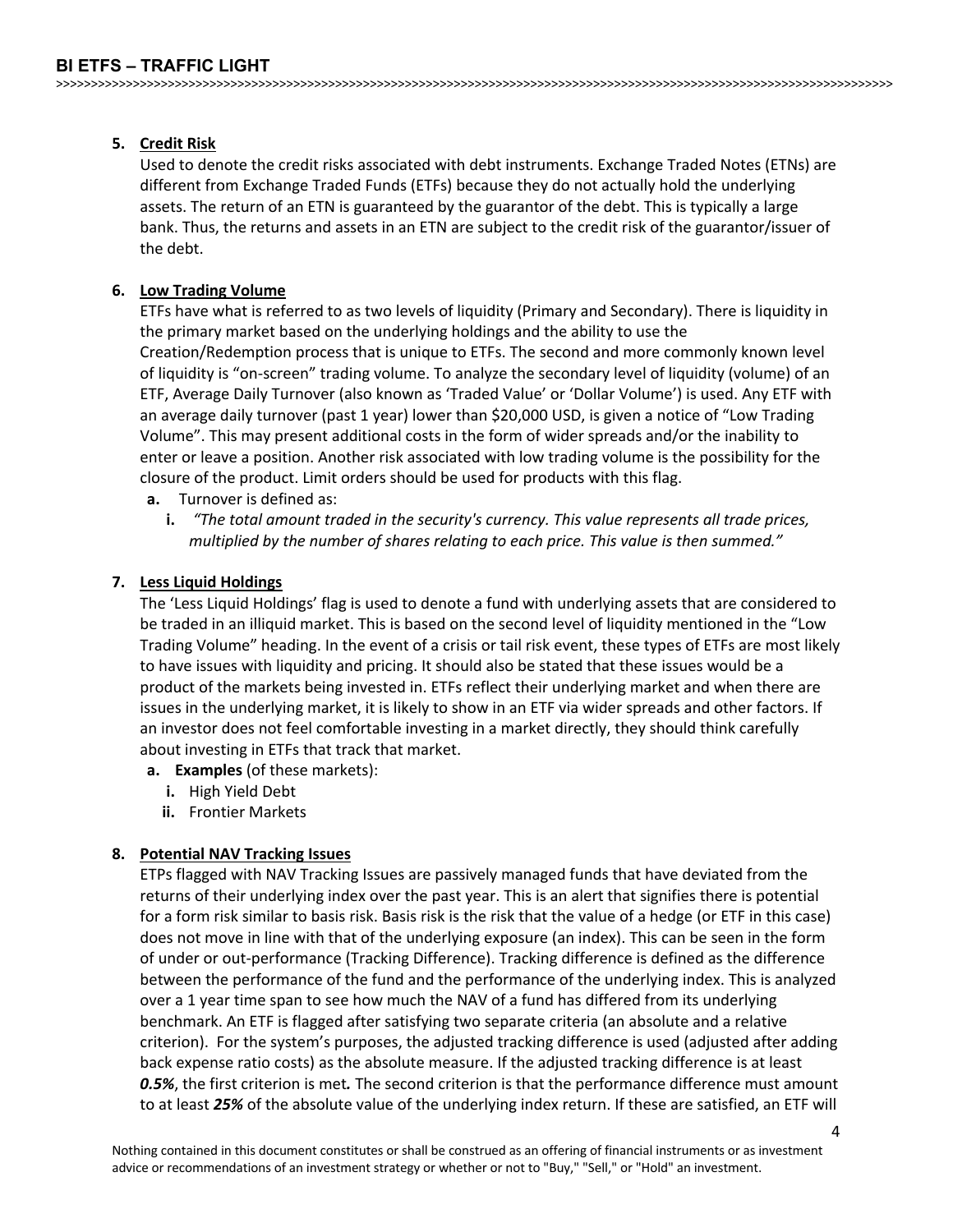be flagged as having "Potential NAV Tracking Issues". In the event that the Index performance was lower than the absolute value of **0.2%**, the adjusted tracking difference (inclusive of expense ratio) is used and the fund must have an absolute tracking difference greater than **0.5%.**

**a.** It is important to note that a fund may be flagged in this criterion for *outperforming* its index. While this is typically good for investors, it may not be for all. ETFs can be shorted, and investors should be aware of this potential discrepancy. There are numerous reasons that a passive ETF may have been able to outperform its benchmark. To name a few examples, the fund may have deviated from the underlying index investments or the fund may have engaged in securities lending.

#### **b. Example:**

- i. An ETF with ticker ABC underperforms its index by 0.8%, but its expense ratio of 0.65% explains almost all of that underperformance. The adjusted tracking difference (inclusive of the expense ratio) is 0.15%. This 0.15% is below the 0.5% threshold and thus not flagged.
- ii. An ETF with ticker XYZ outperforms its benchmark by 0.12% and has an expense ratio of 0.65%. This means that the ETF's adjusted tracking difference was 0.77% which is above the 0.5% threshold. The next test is to look at the performance of the underlying index and view this on relative terms. In this example, the index returned 1.5% over that year. This ETF will be flagged with potential NAV tracking issues because the (0.77%) / (1.50%) = 51.33%. 51.33% is greater than the 25% threshold used to view tracking on a relative basis.

#### **9. Discount/Premium Issues**

A fund is at a discount when its Price is below the Net Asset Value (NAV). A premium is the opposite situation, where the fund closes at a price higher than its NAV. This flag is used to identify ETPs with significant potential for discount and premium issues based on the historical track record of an ETP. This is analyzed in two separate ways and funds can be given a total of 2 points. The first is using the highest premium and the lowest discount to ascertain how wide the range of Discount to Premium has been for a given ETF. The system is looking for an ETP with a historical range that is at least 10% over the past two years. The second way that the funds are assessed is based on the average discount/premium percent over a given time period. This takes into account each day and gives the average premium or discount. If the absolute value of this average discount/premium is over 0.75%, it is seen as an indication that this fund may have discount/premium issues. (Internationally focused ETPs are excluded from this second discount premium criterion)

- **a.** Many funds given a point in this criterion are likely to have internationally traded holdings. Internationally focused ETPs are not trading at the same time as their underlying assets and because of this fact, there are often slight discrepancies in the calculation of NAV against the closing price of the ETP. This is simply a byproduct of investing in these markets. If possible, investors should be trading and buying ETPs when the underlying assets are also trading.
	- **i. Example**:
		- **1.** US Listed ETPs with a European geographical focus should be traded in the morning when possible because the European markets are open during the US's morning trading hours. This allows for better price discovery and efficiency for those products.
		- **2.** For exposures in Asia, trading during the underlying market hours is not possible because there is no overlap with the US's trading hours.

#### **10. Leverage** *(multiple flags)*

Leverage in an ETF is created using derivative instruments such as swaps that reset on a daily basis. These funds typically diversify the counterparty risk of the underlying swaps by using multiple Banks. While leverage has the ability to potentially increase returns, it will also increase risk and volatility.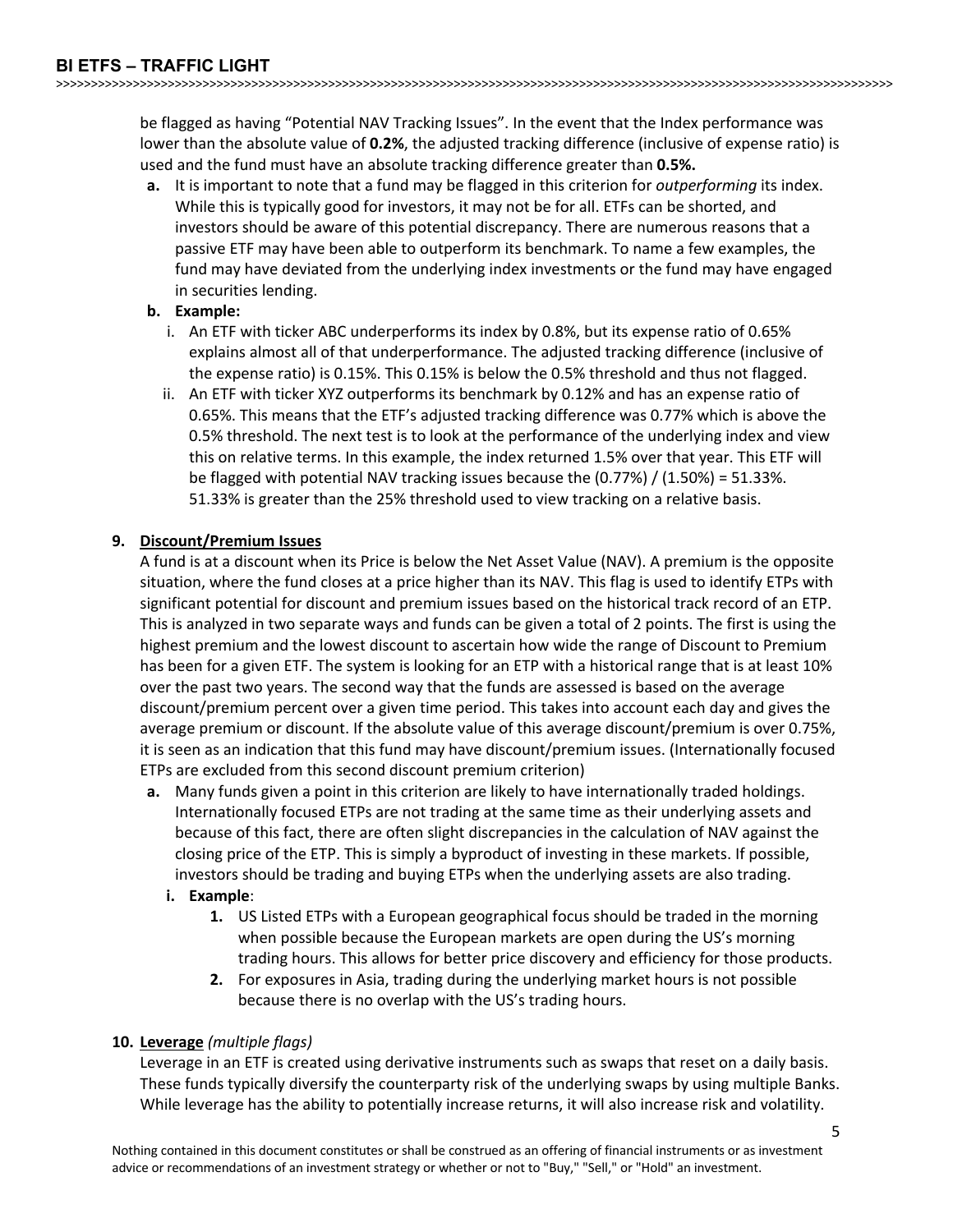This alone makes leveraged funds more risky. But, leveraged funds also have to deal with what is referred to as volatility decay (AKA leverage decay and/or beta slippage). To explain the decay in this situation, a simple 4 day example of returns and math problem will be used.

>>>>>>>>>>>>>>>>>>>>>>>>>>>>>>>>>>>>>>>>>>>>>>>>>>>>>>>>>>>>>>>>>>>>>>>>>>>>>>>>>>>>>>>>>>>>>>>>>>>>>>>>>>>>>>>>>>>>>>>>

#### **a. Example**:

- **i.** *Index Returns: +5%, -5%, +5%, - 5%*
- ii. In a normal passively managed ETF tracking this index, its return would be about -0.5%.<sup>i</sup> In the case of a 300% (3X) positively leveraged ETF, it would return 3 times the performance of the underlying index on a daily basis. An uninformed investor might expect their returns to simply be 3 times that of the index at roughly *-1.5%*, but that is not the case. It will return about **-4.5%**ii due to the fact that these funds reset on a daily basis. This unexpected increase in loss of nearly 3.0% over the expected -1.50% is the 'decay' referenced above. For the example of a 300% negatively leveraged (-3X) ETF, one might expect to earn a positive return of roughly *1.50%*. Tracking the same index, the daily returns of such a fund would also be about *-4.5%*<sup>ii</sup>, a difference in expectations of 6% and a loss rather than a gain!
- **iii.** *All of this means that the returns of a leveraged ETP are completely path dependent*.

#### **b. Flags:**

**i.** *Heavy Leverage/Daily Resetting*

The notice of heavy leverage is used to indicate a fund that uses leverage of at least 200% (in either the bullish/positive direction or the bearish/negative direction of returns) and is given 5 points

**ii.** *Inverse/Minimal Leverage*

The notice of Inverse/Minimal leverage is used for funds that have a leverage factor below 200%. These funds will have higher risks than a non-leveraged fund but these effects will be less than a fund indicated with "Heavy Leverage". These are given 2 points.

#### **11. Potential Futures Roll Costs**

This flag is used to denote funds that may be subject to potential roll costs from rolling underlying futures contracts. These roll costs can end up hurting or improving product return depending on the futures curve and whether or not the underlying futures are in Backwardation or contango. Funds with potential Roll Costs are automatically given 4 points. They are given 4 points because an investor may invest in a bullish futures based ETF and correctly predict that its spot price will improve over the next 6 months, but still end up seeing their investment give them a negative return due to the roll costs of a futures market in contango.

i *Index Returns: +5%, -5%, +5%, - 5%*

*Actual Total Return: ((1.05\*.95\*1.05\*.95)-1)=* **-0.4994%**

ii 3X *Positively Leveraged ETF daily returns: +15%, -15%, +15%, -15%*

*Uninformed Investors Expected Return: -.4994% \* 3 = -1.4982%*

*Actual Total Return: ((1.15\*.85\*1.15\*.85)-1)=* **-4.4494%**

*Difference: 2.9512%*

iii 3X *Negatively Leveraged ETF daily return: -15%, +15%, -15%, 15% Uninformed Investors Expected Return = -.4994% \* -3 = +1.4982*